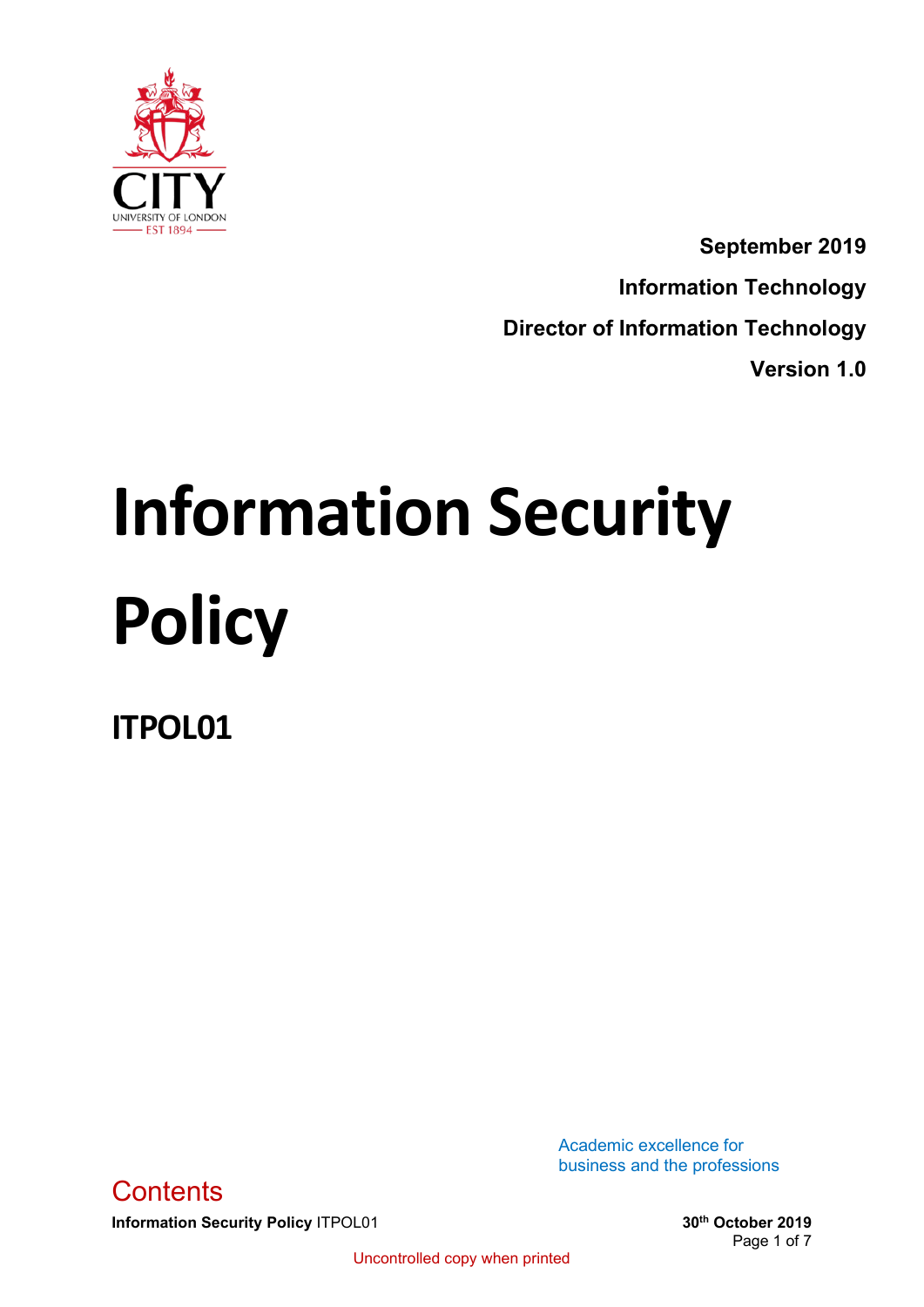| $\mathbf{1}$ . |  |
|----------------|--|
| 2.             |  |
| 3.             |  |
| 4.             |  |
| 5.             |  |
| 6.             |  |
| 7.             |  |
| 8.             |  |
| 9.             |  |
| 10.            |  |
| 11.            |  |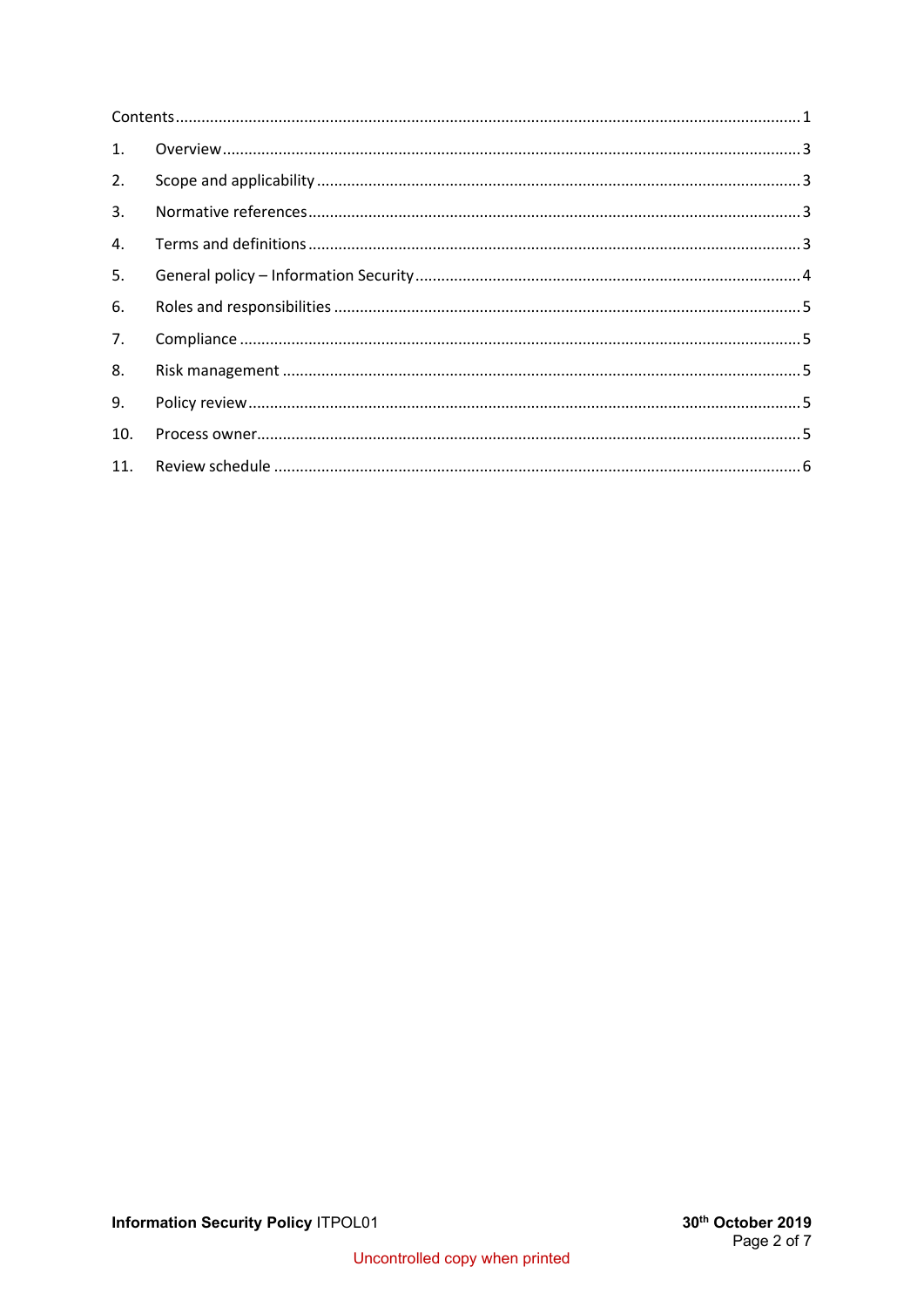## <span id="page-2-0"></span>**1. Overview**

The University processes information in order to carry out its normal functioning. This may include confidential and personal information about businesses and individuals. Information is a valuable, costly, asset. Business continuance and academic progress is dependent on the integrity and availability of data. Steps will be taken to protect information assets from unauthorised use, modification, disclosure or destruction, whether accidental or intentional. This policy forms the key component of an information security management system (ISMS) which is a living document in support of these activities.

## <span id="page-2-1"></span>**2. Scope and applicability**

This policy applies to staff, students, alumni, contractors, consultants, temporary and visiting staff, including interns, retired staff, honorary staff, volunteers and other workers of the University, including all personnel affiliated with third parties who interact with the information held by the university in all its forms and its related information systems. This includes, but is not limited to, any systems or data attached to the University computer or telephony networks, systems supplied by the University or communications set to or from the University.

This policy applies to all people and assets in the execution of the original and supplemental University charters pertaining to IT. This policy is reviewed, maintained and updated by the Information Security Manager. This policy will be reviewed, at minimum, annually.

## <span id="page-2-2"></span>**3. Normative references, subsidiary controls**

- This document forms part of an ISO/IEC27001 aligned ISMS
- Controls 5 and 6 of ISO/IEC27002 are applicable
- All University IT security policies are subservient policies of this policy. Managerial authority for all subservient policies comes from this policy
- An Information Security Committee [1], comprising of management representatives from relevant parts of the organisation, shall coordinate the implementation of information security controls and approve subsidiary policies

## <span id="page-2-3"></span>**4. Terms and definitions**

For the purpose of this document, the terms and conditions given in ISO/IEC 27001 apply.

Standard IT taxonomy is used.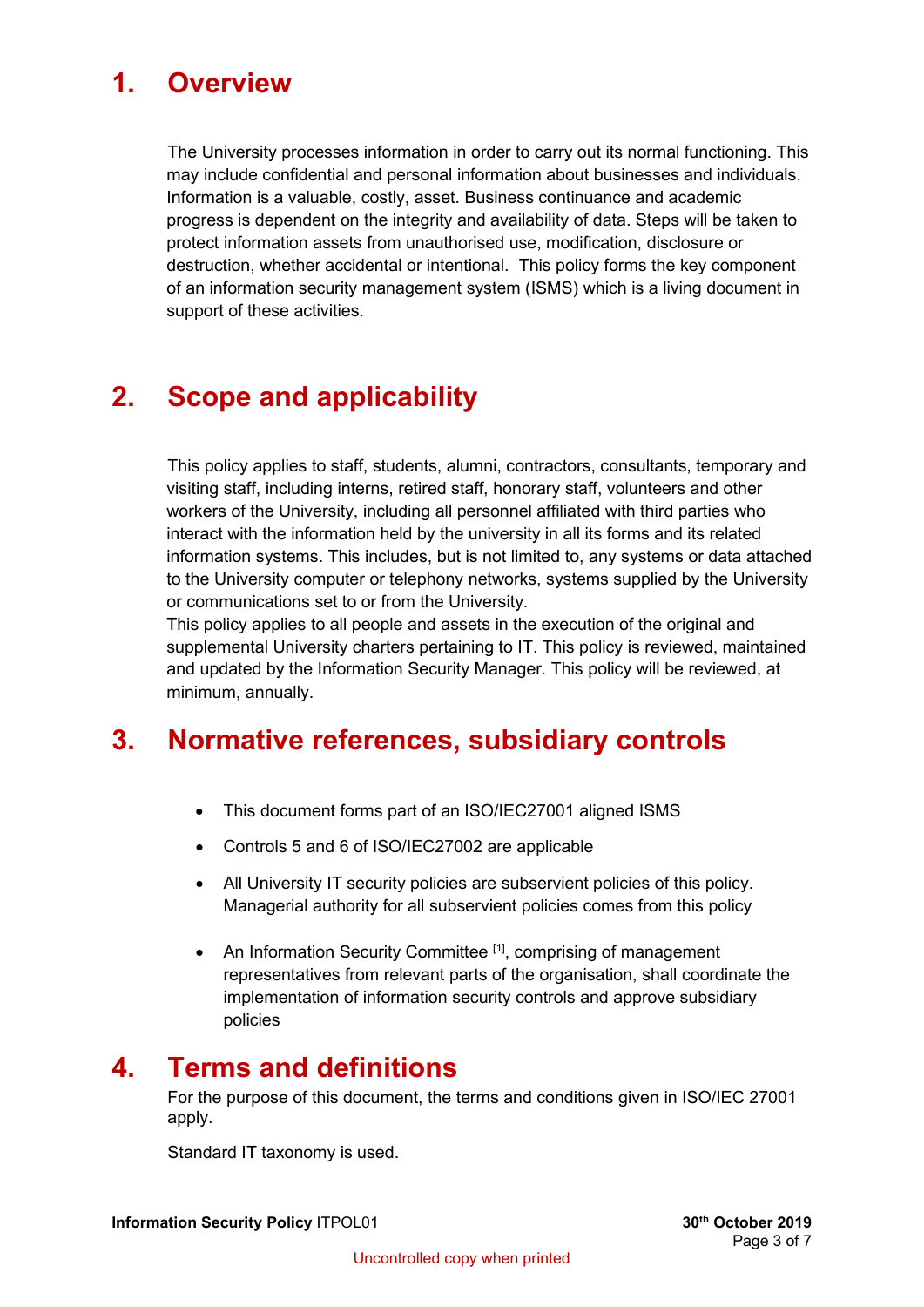# <span id="page-3-0"></span>**5. General policy – Information Security**

The University is committed to protecting and securing the use of information and information systems under its control to protect and maintain the availability, integrity and confidentiality of this information.

- City, University of London undertakes to have in place procedures and controls to protect the information within its control;
- City, University of London will use a risk-based approach when assessing and understanding the risks associated with data and will use physical, personal, technical and procedural means to achieve appropriate and proportionate security measures;
- City, University of London will consider developments in technology and the costs of implementation in order to achieve a level of security appropriate to the nature and value of the information being held and the harm and damage which could result from a security breach;
- University academic staff, students and professional staff will be provided with access to data, which may include personal data, if it is required to perform their role or authorised requirements;
- City, University of London will provide guidance and training to academic staff, students and professional staff via a web-based system [2] to enable them to understand and carry out their responsibilities in respect of security, confidentiality and data protection;
- City, University of London IT will monitor academic staff, students and professional staff compliance with security obligations;
- City, University of London will use Cyber Essentials Plus, elements of ISO27001 and associated IT security standards as the guide for its information security governance;
- City, University of London will use elements of ISO9001 and associated standards as the guide for its quality assurance standards and governance;
- City, University of London will comply with the legislative and regulatory requirements placed upon it;
- All persons using the IT services of City, University of London are required to adhere to and be bound by English law. Specific reference is made here in context of data security to the General Data Protection Regulation (GDPR) and the Data Protection Act (DPA) 2018. Other acts of law are also applicable;
- The University will establish and maintain appropriate contacts with other organisations, law enforcement authorities, regulatory bodies, and network and telecommunications operators in respect of its information security policy.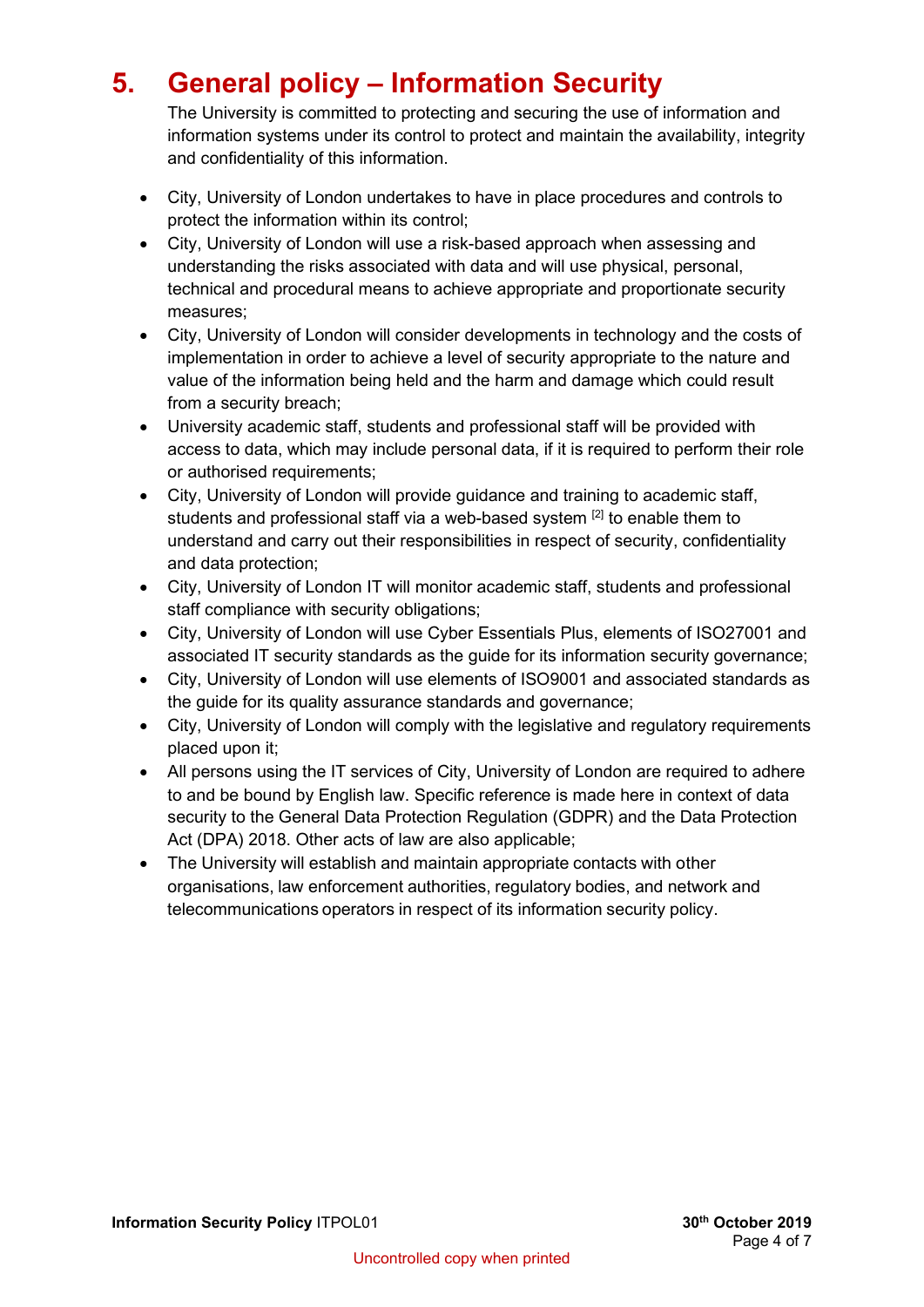# <span id="page-4-0"></span>**6. Roles and responsibilities**

All users are responsible for data security, it is their duty to ensure university systems are used appropriately and securely. Any person who suspects misuse of University systems should report the matter to their manager, supervisor, or the IT Service Desk without delay.

# <span id="page-4-1"></span>**7. Compliance**

#### **7.1 Compliance measurement**

The Information Security team will verify compliance to this policy through various methods, including but not limited to, periodic walk-throughs, business tool reports, internal and external audits, video monitoring, and feedback to the policy owner.

#### **7.2 Exceptions**

Any exception to this policy must be approved by ExCo or the Director of IT in advance.

#### **7.3 Non-compliance**

Any reckless or wilful conduct by any person or persons using City, University of London's network and computer systems which undermines this policy or puts at risk the security of data (personally identifiable or not) may have disciplinary action taken against them. All such cases will be fully investigated according to the University's disciplinary procedures and may be reported to the regulatory authorities.

In the case of a criminal offence being committed, City, University of London will involve the appropriate authority.

## <span id="page-4-2"></span>**8. Risk management**

Risk management for each department / school is handled internally and recorded on the appropriate risk register.

## <span id="page-4-3"></span>**9. Policy review**

 This policy will be reviewed by the process owners and updated alongside the security operating procedures on a regular basis, not to exceed 12 months.

## <span id="page-4-4"></span>**10. Process owners**

Director of IT

**Information Security Policy** ITPOL01 **30th 30th 30th October 2019**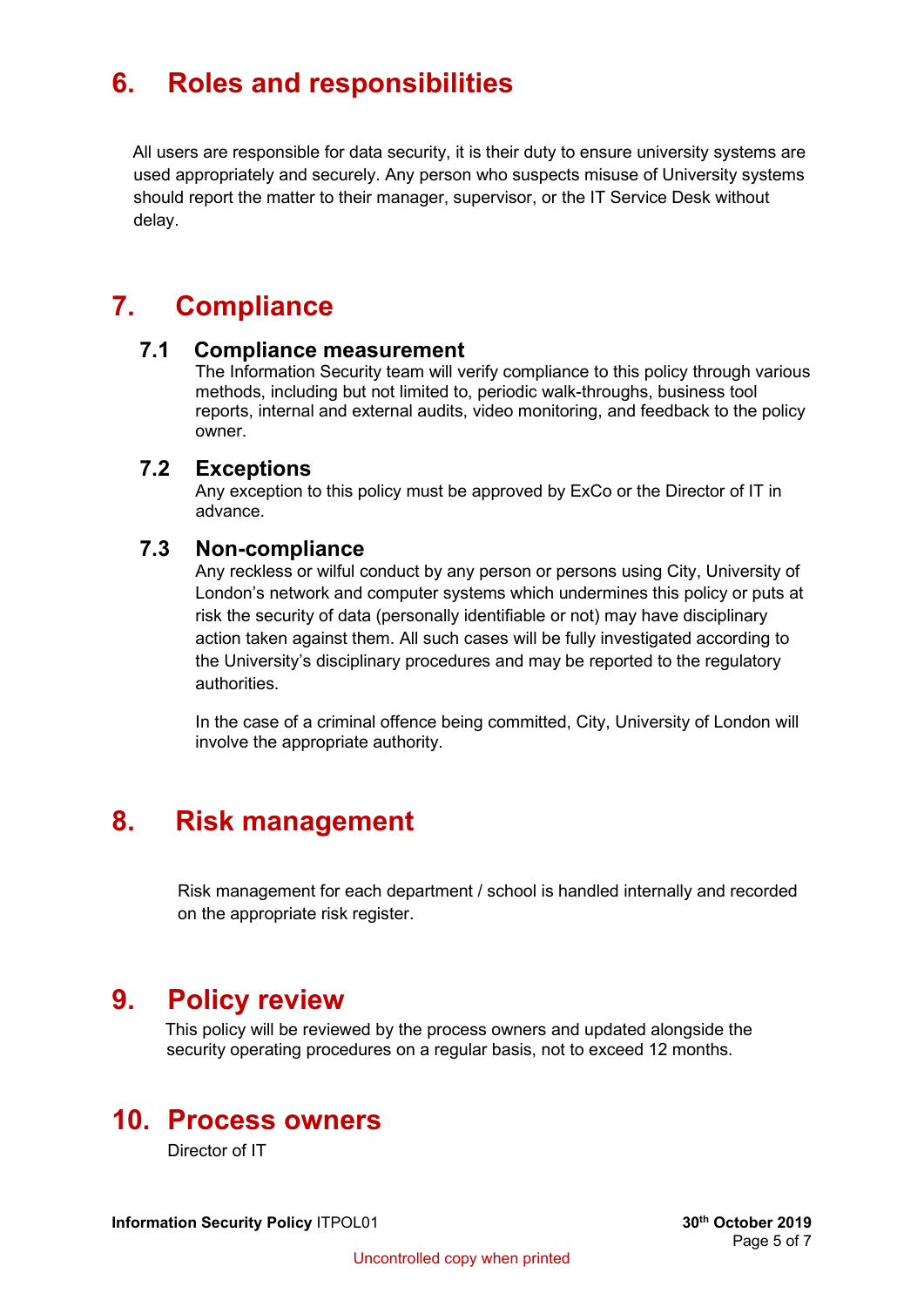# <span id="page-5-0"></span>**11. Review schedule**

This policy, and its subsidiaries, shall be reviewed and updated regularly to ensure that they remain appropriate in the light of any relevant changes to the law, organisational policies or contractual obligations by the Information Security Manager and the Information Security Committee. Additional regulations may be created to cover specific areas as required.

# **12. Reference**

[1] The Information Security Committee is currently on hold but will be reformed shortly.

[2] Metacompliance has been purchase for this purpose.